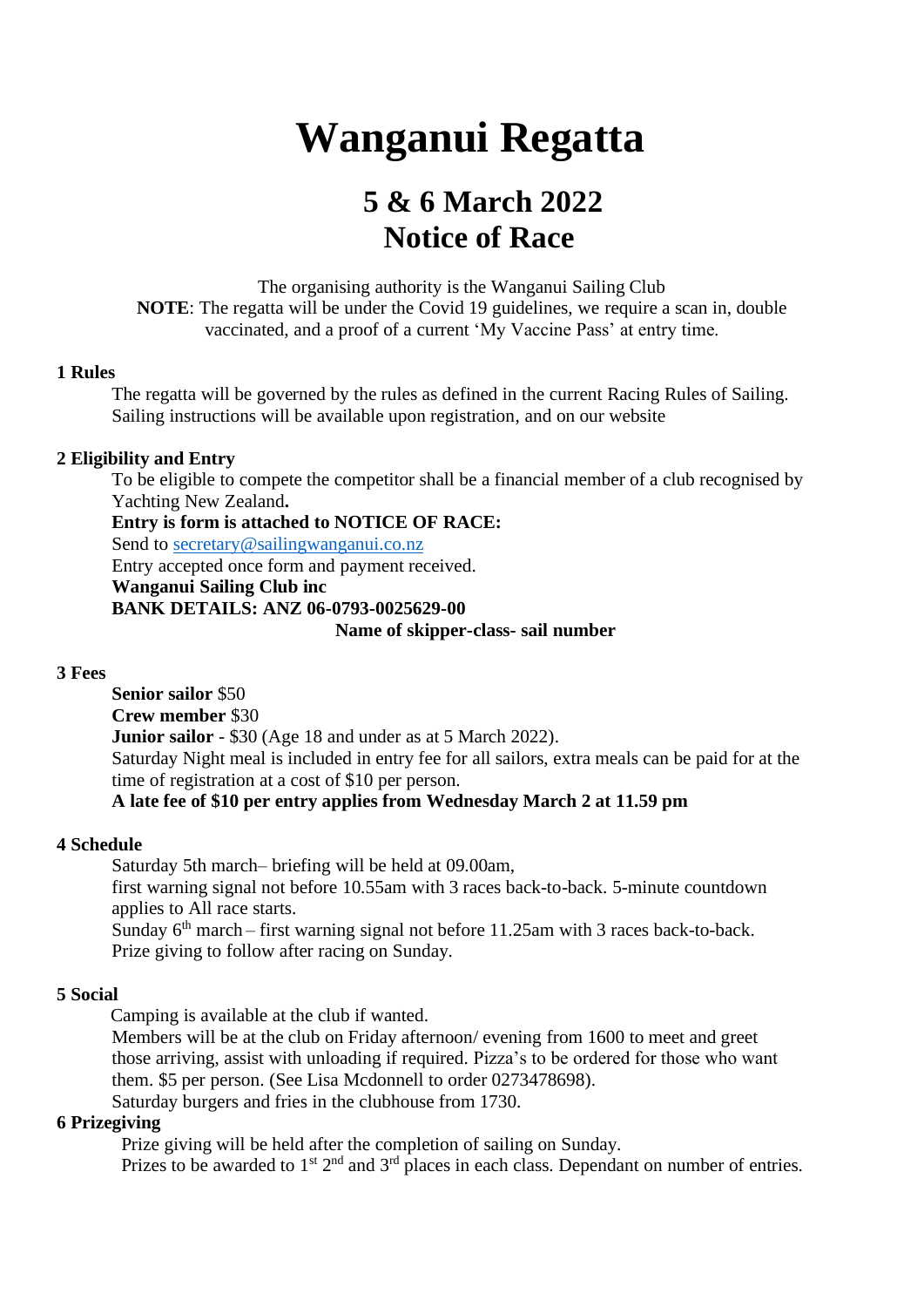#### **6 Classes to sail**

All classes are welcome

A minimum of 3 boats required to constitute a class.

Please note we have BIC yachts for charter  $\omega$  \$100 for the entire regatta, on a first in/ first serve basis. Please notify the club captain (Lindsay Stevenson, [Linzi.s@xtra.co.nz](mailto:Linzi.s@xtra.co.nz) or txt 0274986309).

We will be hosting the 'FEVA' north island part of their 'traveller' series. We will also be hosting our part of the 'PAPER TIGER' traveller series. A 'HARTLEY 16' fleet is also anticipated.

#### **7 Sailing Instructions**

Sailing instructions will be available on line at sailingwanganui.co.nz

#### **8 Venue**

Venue will be held on the Wanganui River out from club rooms.

#### **9 Disclaimer of liability**

Competitors participate in all races entirely at their own risk. The organising authority will not accept and liability for material damage or personal injury.

#### **10 Covid-19 Statement**

 Wanganui Sailing Club, under the Covid-19 protection framework, requires all competitors, officials, volunteers, supporters and attendees to the club premises who are over the ago of 12 years and 3 months to provide proof of full vaccination with their My vaccine pass.

If Covid-19 restrictions force the cancellation of the event or if a competitor is required to self-isolate and cannot compete, entry fees will be refunded in full.

This statement will be subject to review, if there are changes required under the COVID response regulations, all entrants will be notified of any changes.

**11 Contact** For info contact Linzi Stevenson- Club Captain, or the club website: Mobile 0274986309 Email linzi.s@xtra.co.nz **sailingwanganui.co.nz**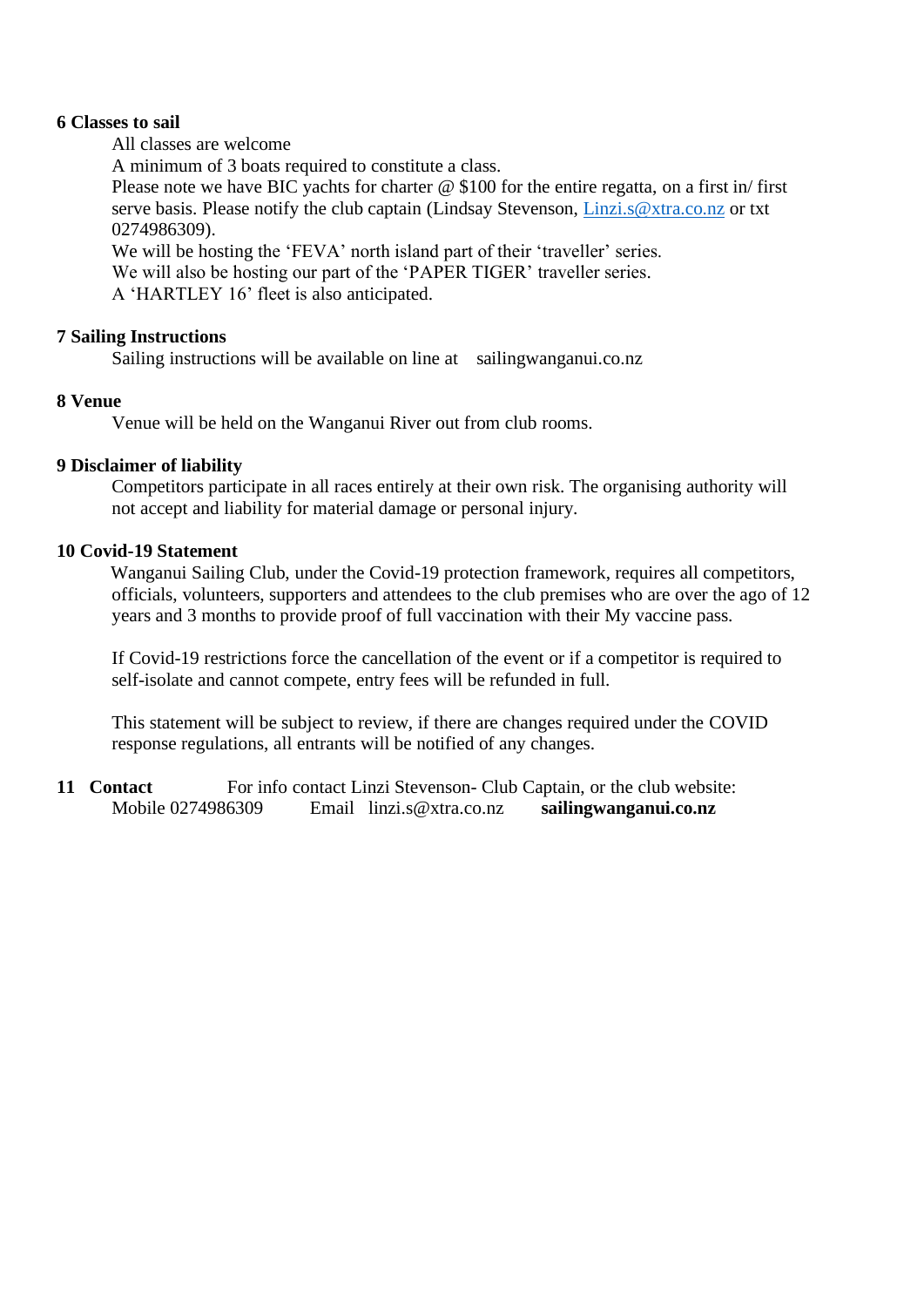

Regatta 5<sup>th</sup> & 6<sup>th</sup> March 2022 70 Gilberd St Castlecliff Wanganui

### ENTRY DETAILS

| Class:                |  |
|-----------------------|--|
| Sail Number:          |  |
| <b>Boat Name:</b>     |  |
| <b>Skippers Name:</b> |  |
| Crew Name:            |  |
| Address:              |  |
| Telephone:            |  |
| Club:                 |  |
| Entry fee: Circle one |  |

**Senior sailor** \$50

**Crew member** \$30

**Junior sailor** - \$30 (Age 18 and under as at 5 March 2022).

Saturday Night meal is included in entry fee for all sailors, extra meals can be paid for at the time of registration at a cost of \$10 per person.

#### **A late fee of \$10 per entry applies from Wednesday March 2 at 11.59 pm**

Send form to [secretary@sailingwanganui.co.nz](mailto:secretary@sailingwanganui.co.nz)

Entry accepted once form and payment received. Confirmation email will be sent. **Bank details**  Wanganui Sailing Club inc BANK DETAILS: ANZ 06-0793-0025629-00

Name of skipper-class- sail number.

I agree to be bound by the racing rules of sailing and all other rules that govern this event. I understand that neither the organizing authority and its officers, members and servants or other persons assisting with the conduct of the regatta accept any responsibility in respect of any injury or loss to person or property that may be sustained by reason of participation in the